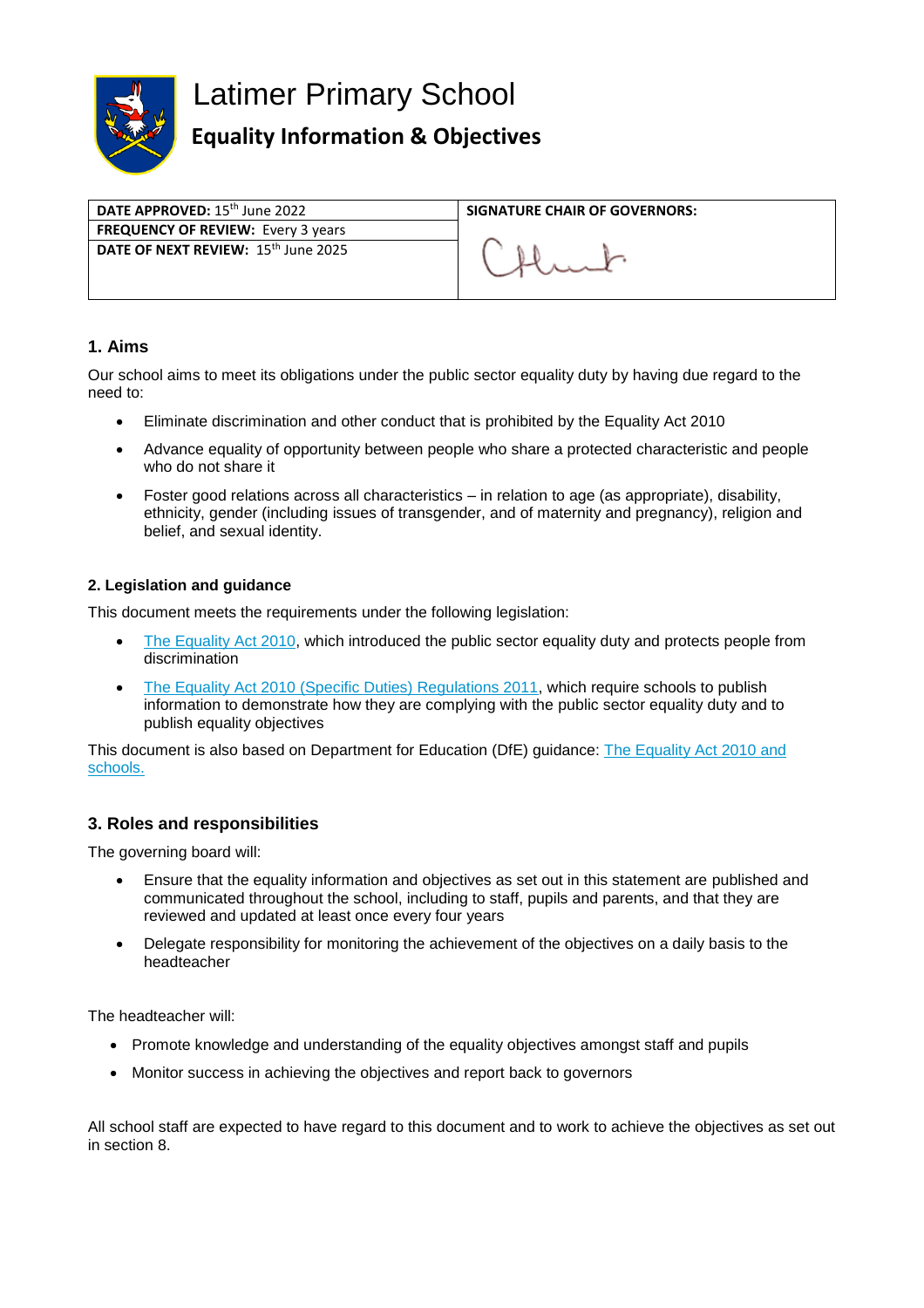## **4. Eliminating discrimination**

The school is aware of its obligations under the Equality Act 2010 and complies with non-discrimination provisions.

Where relevant, our policies include reference to the importance of avoiding discrimination and other prohibited conduct.

Staff and governors are regularly reminded of their responsibilities under the Equality Act, for example during meetings.

The headteacher and governing body monitor equality issues on a termly basis.

#### **5. Advancing equality of opportunity**

As set out in the DfE guidance on the Equality Act, the school aims to advance equality of opportunity by:

- Removing or minimising disadvantages suffered by people which are connected to a particular characteristic they have (e.g. pupils with disabilities, or gay pupils who are being subjected to homophobic bullying)
- Taking steps to meet the particular needs of people who have a particular characteristic (e.g. enabling Muslim pupils to pray at prescribed times)
- Encouraging people who have a particular characteristic to participate fully in any activities (e.g. encouraging all pupils to be involved in the full range of school societies)

In fulfilling this aspect of the duty, the school will:

- Publish attainment data each academic year showing how pupils with different characteristics are performing.
- Analyse the above data to determine strengths and areas for improvement, implement actions in response and publish this information.
- Make evidence available identifying improvements for specific groups (e.g. declines in incidents of homophobic or transphobic bullying).

## **6. Fostering good relations**

The school aims to foster good relations between those who share a protected characteristic and those who do not share it by:

- Promoting tolerance, friendship and understanding of a range of religions and cultures through different aspects of our curriculum. This includes teaching in RE, citizenship and personal, social, health and economic (PSHE) education, but also activities in other curriculum areas.
- Holding assemblies dealing with relevant issues. Pupils will be encouraged to take a lead in such assemblies and we will also invite external speakers to contribute
- Working with our local community. This includes inviting leaders of local faith groups to speak at assemblies, and organising school trips and activities based around the local community
- Encouraging and implementing initiatives to deal with tensions between different groups of pupils within the school. For example, our school council has representatives from different year groups and is formed of pupils from a range of backgrounds. All pupils are encouraged to participate in the school's activities, such as sports clubs. We also work with parents to promote knowledge and understanding of different cultures
- We have developed links with people and groups who have specialist knowledge about particular characteristics, which helps inform and develop our approach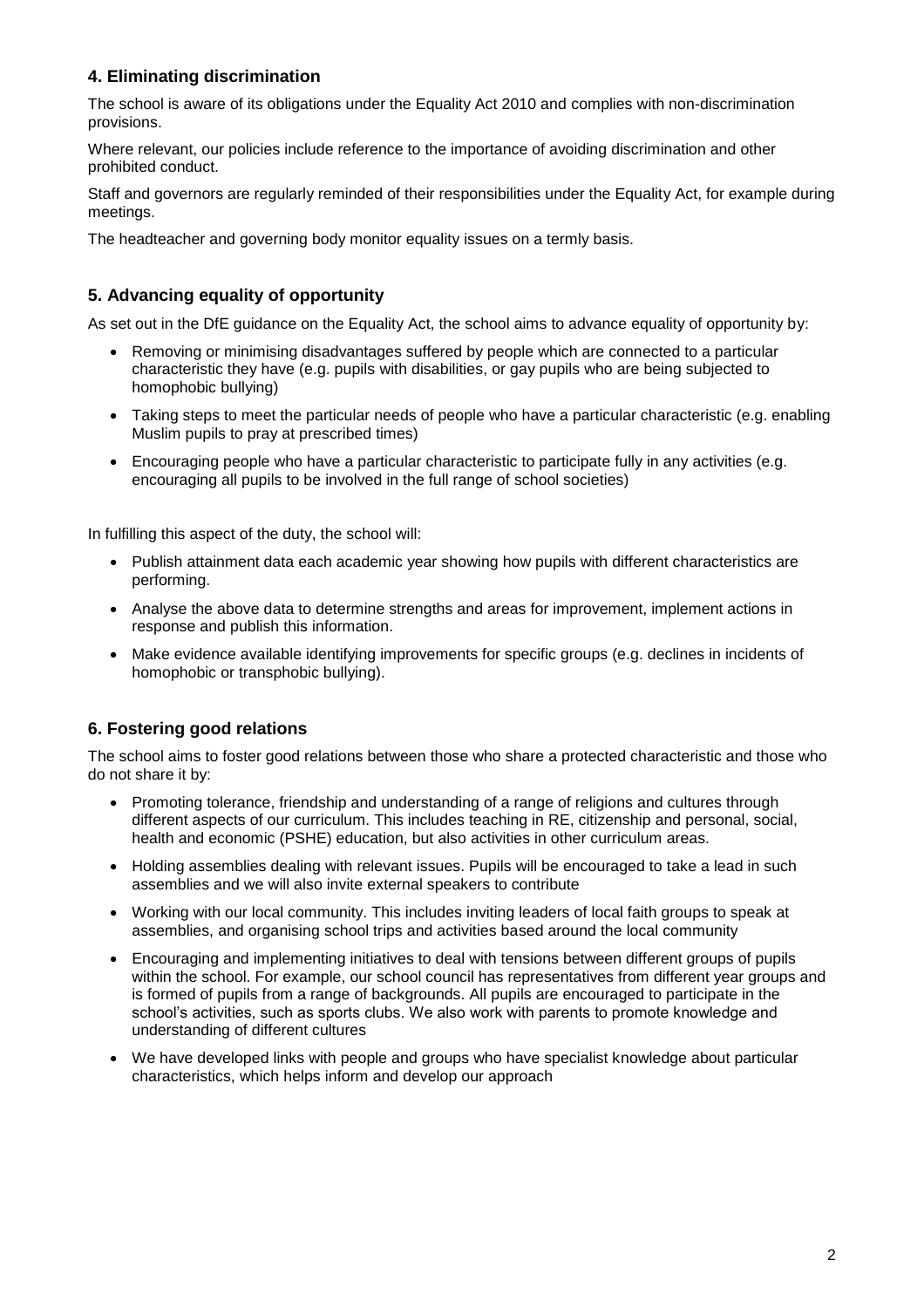#### **7. Equality considerations in decision-making**

The school ensures it has due regard to equality considerations whenever significant decisions are made.

The school always considers the impact of significant decisions on particular groups. For example, when a school trip or activity is being planned, the school considers whether the trip:

- Cuts across any religious holidays
- Is accessible to pupils with special educational needs and/or disabilities
- Has equivalent facilities for boys and girls

#### **8. Equality objectives**

**Objective 1:** *To ensure all pupils value equality for themselves and others, and know appropriate action to take if they experience inequality or discrimination.*

Why we have chosen this objective: *To ensure our pupils are protected; so they understand and act upon British values.* 

To achieve this objective we plan to: *Deliver regular PSHE lessons and assemblies upon this theme, linked to the school's 'The Simple Truths'. To provide support and intervention where pupils experience discrimination or have concerns or misconceptions linked to events on a national/local scale.*

#### **Objective 2:** *To ensure that all pupils make good progress from their starting points regardless of characteristics and attainment gaps between groups of pupils are closing.*

Why we have chosen this objective: *To provide all pupils with equal opportunities and future prospects upon leaving the primary phase of their education.*

To achieve this objective we plan to: *Provide quality first teaching and a range of interventions and support strategies to target individual needs. We will engage parents and pupils fully in this process.*

**Objective 3:** *To ensure all staff value equality for themselves and others, and know appropriate action to take if they experience inequality or discrimination.*

Why we have chosen this objective: *To ensure our staff are protected; so they can work free from discrimination and also support our pupils in achieving this.*

To achieve this objective we plan to: *Deliver training on school policies and procedures linked to equality, including anti-bullying and hate incident procedures; relevant HR policies; whistleblowing; and behavior management. Provide support and intervention where staff experience discrimination.*

#### **Objective 4:** *Continue to investigate and address all allegations of hate, prejudice or bullying. Report, monitor and evaluate all incidents to the Full Governing Body.*

Why we have chosen this objective: *To continue the good work of the school in keeping incidents of hate, prejudice and bullying to a minimum. To ensure pupils and their parents feel safe at Latimer Primary School.*

To achieve this objective we plan to: *Continue following current procedures, ensuring that parents of all parties involved are fully informed of the outcomes of investigations, the reasons for any sanctions being applied, and how to best support their child/ren. Hate incidents, behaviour and bullying incidents will be reported at each FGB meeting (at least once each term); governors and senior leaders will interrogate this data to ensure the school is taking appropriate action.*